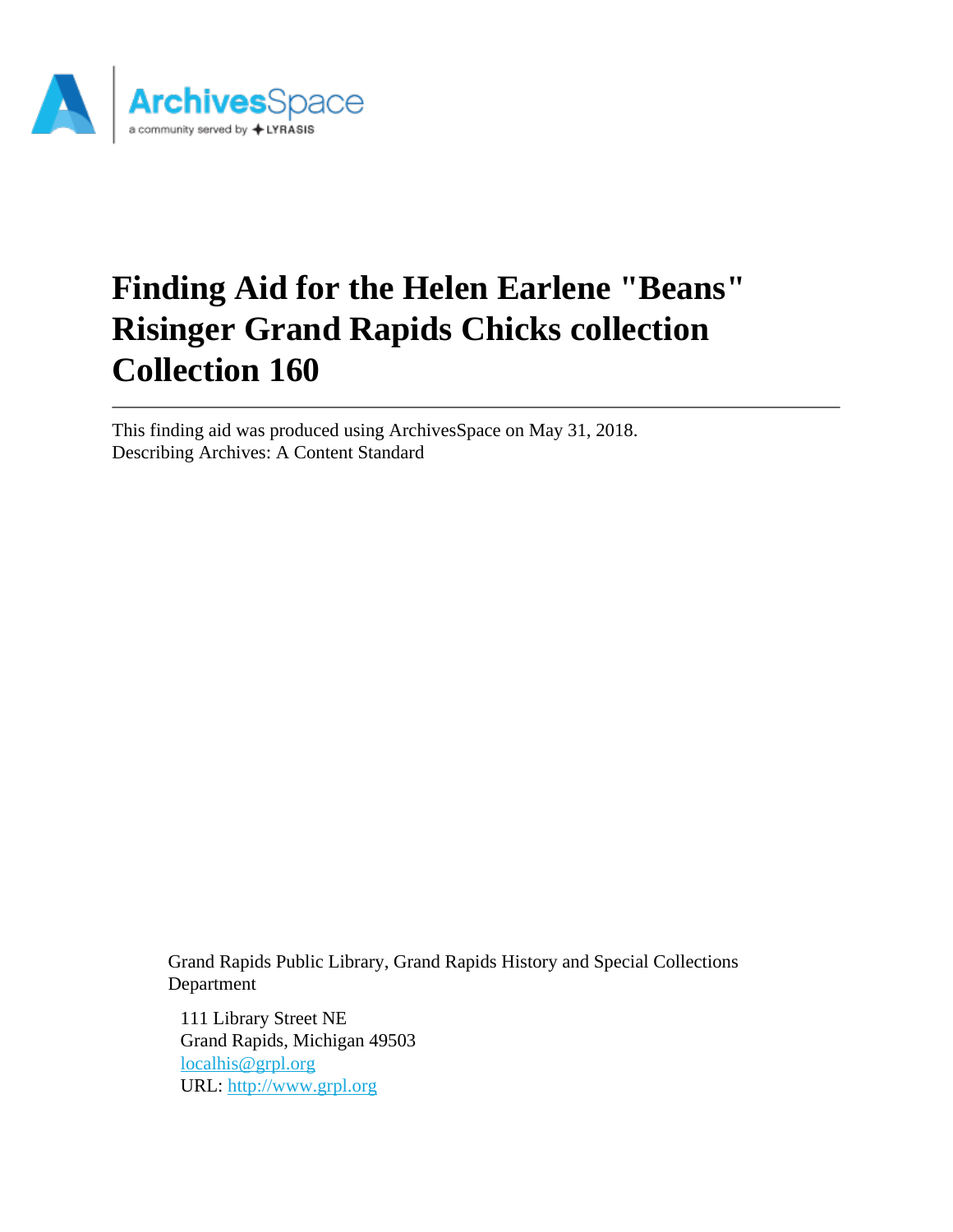## <span id="page-1-0"></span>**Table of Contents**

|                                                                                         | 12 |
|-----------------------------------------------------------------------------------------|----|
|                                                                                         |    |
|                                                                                         |    |
| Unidentified B/W team group photo, perhaps of Grand Rapids Chicks. AAGPBL 2001.054B  13 |    |
|                                                                                         |    |
|                                                                                         |    |
|                                                                                         |    |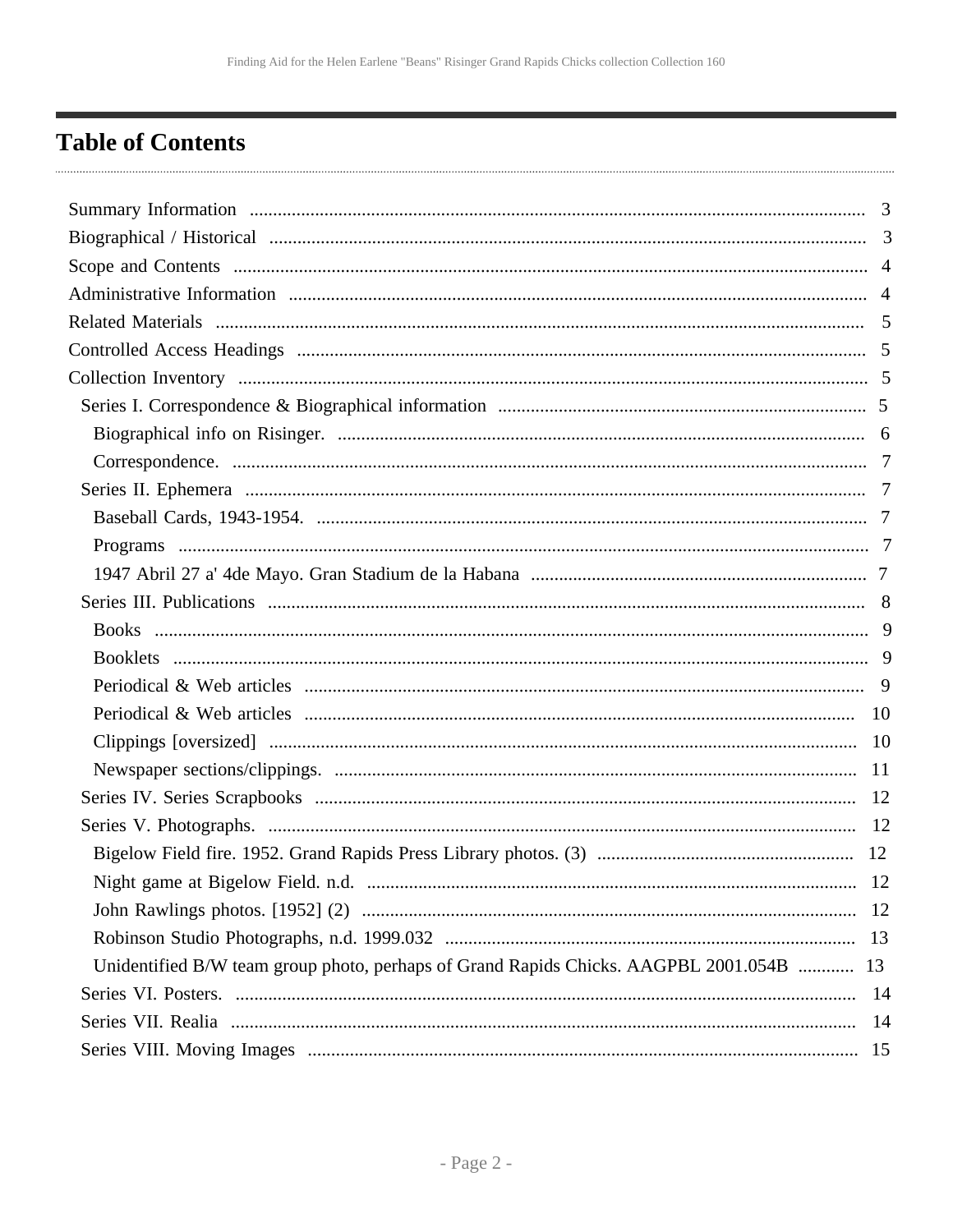## <span id="page-2-0"></span>**Summary Information**

| <b>Repository:</b><br><b>Title:</b> | Grand Rapids Public Library, Grand Rapids History and Special<br><b>Collections Department</b><br>Helen Earlene "Beans" Risinger Grand Rapids Chicks collection                                                                                                                                                                                                                                             |
|-------------------------------------|-------------------------------------------------------------------------------------------------------------------------------------------------------------------------------------------------------------------------------------------------------------------------------------------------------------------------------------------------------------------------------------------------------------|
| ID:                                 | Collection 160                                                                                                                                                                                                                                                                                                                                                                                              |
| Date [inclusive]:                   | 1943-2009                                                                                                                                                                                                                                                                                                                                                                                                   |
| <b>Physical Description:</b>        | 4.13 Linear Feet Six boxes                                                                                                                                                                                                                                                                                                                                                                                  |
| Language of the<br><b>Material:</b> | English                                                                                                                                                                                                                                                                                                                                                                                                     |
| Abstract:                           | Helen Earlene "Beans" Risinger (1927-2008) was a pitcher for the<br>Grand Rapids Chicks (Grand Rapids, Mich) baseball team, pat of the<br>All American Girls Professional Baseball League (AAGPBL). This<br>collection contains baseball cards, programs, magazine and newspaper<br>articles, scrapbooks and photographs of the Chicks. The material<br>focuses on Risinger's years on the team, 1949-1954. |

**^** [Return to Table of Contents](#page-1-0)

## <span id="page-2-1"></span>**Biographical / Historical**

Helen Earlene "Beans" Risinger was born in the small town of Hess, Oklahoma, daughter of Lizzie and Homer Risinger, on March 20, 1927. Her nickname "Beans," was given her by her father, due to her fondness for pork and beans, a staple of the family diet. She first learned the sport of baseball from her father, who played for the local town's team against the teams of other neighboring communities. She continued to play the sport with and against her adult male relatives through high school, and was often found on the pitching mound.

Although she had a love for basketball, she competed for a chance to play for the AAGPBL in Oklahoma City in 1947, after seeing a notice for tryouts in that city's newspaper. Her pitching skills attracted the attention of the League managers during the tryouts, and Risinger was offered a position in 1947. However, it is not until the following year, encouraged by League player Shirley Jameson, that she signed a contract with the Springfield Sallies in 1948, at the age of 21. Low attendance caused the Sallies to fold after that season. During the early part of 1949 Risinger toured with the Americanas, an exhibition team which was playing at that time in South America. Later in 1949, she signed a contract with the Grand Rapids (Michigan) Chicks. She remained with the Chicks until 1954 when the league disbanded.

Risinger was an outstanding pitcher. A right hander, standing at 6'1", her most memorable game was when she struck out Sammy Sams of the Kalamazoo Lassies with the bases loaded to win the playoffs for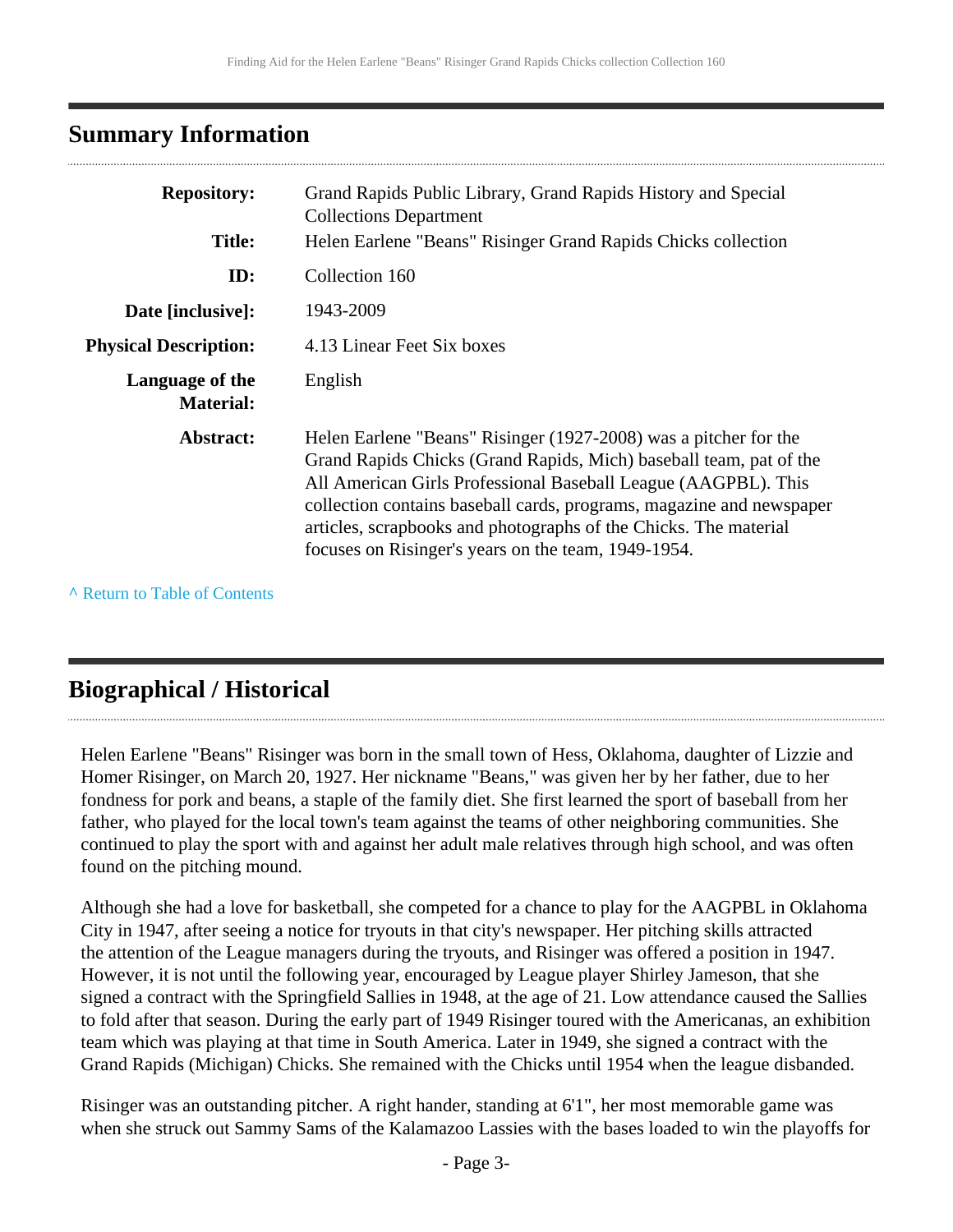the Grand Rapids Chicks in 1953. During the regular seasons Risinger maintained an ERA under 2.40 for five consecutive seasons.

The Grand Rapids Chicks baseball team won the league championship in 1947 and 1953 and a league pennant in 1948. Elwood "Woody" English took over for Johnny Gottselig in May of 1952 as coach for the Grand Rapids Chicks, and stayed there for the remainder of the league's existence. In 1988, the AAGPBL was inducted into the Baseball Hall of Fame in Cooperstown, New York.

Encouraged by the Chicks team physician, Dr. Blackburn, Earlene "Beans" Risinger took college courses to become a medical technician during the winter months. She went to x-ray school at Butterworth Hospital. Then, when the League disbanded, Beans continued to live in Grand Rapids, working in the office of an orthopedics surgeon and continuing in this field until her retirement in 1991. She continued to participate in Chicks reunion events and was a consultant for the movie "A League of Their Own," which documents the AAGPBL womens' baseball league.

Beans died July 29th, 2008, in Hess, Oklahoma, where she had returned to live near her family in later years.

**^** [Return to Table of Contents](#page-1-0)

## <span id="page-3-0"></span>**Scope and Contents**

The Grand Rapids Chicks baseball team was one of fourteen unique women's baseball teams representing fourteen different Midwestern cities. The teams played from 1943 to 1954. The wooden wall plaque in the collection is from 1953, a pennant victory year for the Chicks. The baseball cards picture players from the AAGPBL and indicate where they played as well as their statistics. The scrapbooks contain newspaper articles and memoirs from Risinger's tenure with the Grand Rapids Chicks. The photographs include a view of the Bigelow Field fire on July 16, 1952, and a few images of Woody English. The newspaper articles concern Risinger or the Grand Rapids Chicks. Game programs include a special program from spring training in Cuba in 1947.

**^** [Return to Table of Contents](#page-1-0)

## <span id="page-3-1"></span>**Administrative Information**

#### **Publication Statement**

Grand Rapids Public Library, Grand Rapids History and Special Collections Department

111 Library Street NE Grand Rapids, Michigan 49503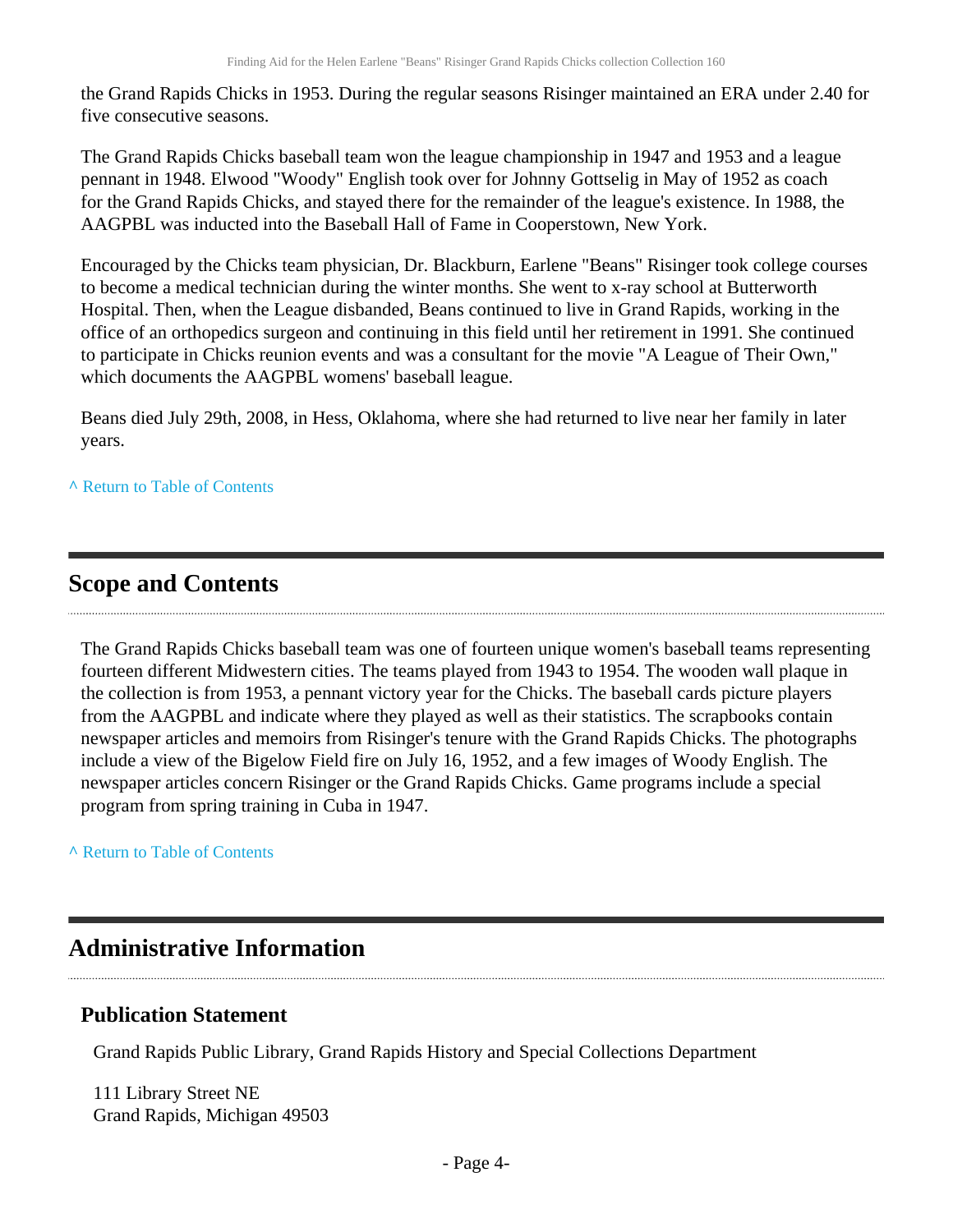[localhis@grpl.org](mailto:localhis@grpl.org) URL:<http://www.grpl.org>

### **Immediate Source of Acquisition**

Helen Earlene Risinger

Accession numbers: 1990.30; 1999.032; 2000.049; 2001.054; 2002.019; 2003.003; 2004.040; 2005.085; 2006.025a-d ; 2007.090

**^** [Return to Table of Contents](#page-1-0)

## <span id="page-4-0"></span>**Related Materials**

#### **Related Materials**

Coll. 058 Grand Rapids Chicks Collection

Coll. 121 Marguerite King Moran Collection. Scrapbooks

Coll. 125 Robinson Studio Collection. Chicks Series.

**^** [Return to Table of Contents](#page-1-0)

## <span id="page-4-1"></span>**Controlled Access Headings**

- Baseball for women -- Michigan -- Grand Rapids
- Grand Rapids (Mich.) -- History
- Grand Rapids Chicks
- All-American Girls Professional Baseball League

## <span id="page-4-2"></span>**Collection Inventory**

## <span id="page-4-3"></span>**Series I. Correspondence & Biographical information**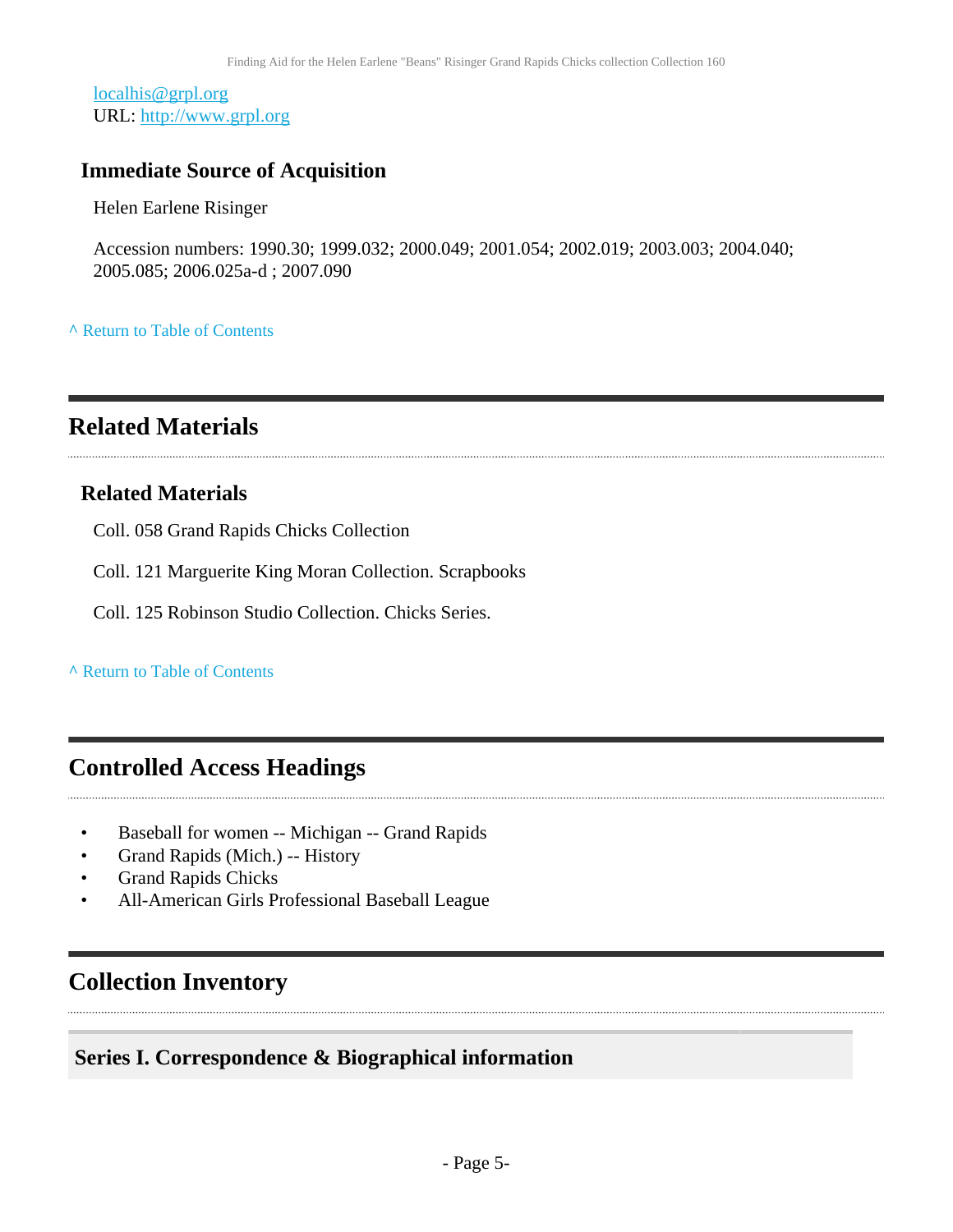#### **Scope and Contents**

Includes articles or documents about Risinger's life.

## <span id="page-5-0"></span>**Biographical info on Risinger.**

| <b>Title/Description</b>                                                                                                                                                                                   | <b>Instances</b> |            |
|------------------------------------------------------------------------------------------------------------------------------------------------------------------------------------------------------------|------------------|------------|
| "Earlene "Beans" Risinger" Statement by Risinger for an<br>unidentified source. "What did the All-American Girl's Baseball<br>League do for Me? "                                                          | Box 1            | Folder 1   |
| Making it as an All-American Girls Professional Baseball<br>League Player" / by Burna Cole. Altus Times, Altus, Oklahoma.<br>Aug. 9, 1999. Photocopy of newspaper clipping, with image of<br>Risinger.     | Box 1            | Folder 1   |
| [Women's Sports], Dec. 1982. Letter to the editor, pg. 5.2<br>copies. Photocopies.                                                                                                                         | Box 1            | Folder 1   |
| "Meet Beans Risinger" Grand Rapids Herald, July 6, 1949. 2<br>copies. Photocopies                                                                                                                          | Box 1            | Folder 1   |
| "Former Chicks remember other years as baseball season opens"<br>Grand Rapids Press. Apr. 15, 1962. Includes of Risinger and<br>other former players as medical technicians. Original clipping             | Box 1            | Folder 1   |
| "Chicks' 'Beans" in lineup for mall's sports card show" Grand<br>Rapids Press, Nov. 2, 1992. Photocopy, Laminated by donor.<br>[See also poster from this event listed below] 2004.040                     | Box 1            | Folder 1   |
| BaseballHistorian.Com entry                                                                                                                                                                                | Box 1            | Folder 1   |
| AAGPBL Interview : Earlene Risinger. From The Diamond<br>Angle, the Eclectic Baseball Magazine n.d.                                                                                                        | Box 1            | Folder 1   |
| "'Beans' Risinger: An All-American Pitcher in the AAGPBL's<br>Postwar Years / Jim Sargent. c. 2005 AAGPBL. http://<br>www.aagpbl.org/index.cfm/articles/risinger-earlene-beans/11<br>(Accessed 05/31/2018) | Box 1            | Folder 1   |
| Beans Risinger: All-American Pitcher / by Jim Sargent. Grand<br>River Valley History, v. 16, 1999.                                                                                                         | Box 1            | Folder 1   |
| Helen Earlene "Beans" Risinger / Joyce M. Smith. http://<br>www.aagpbl.org/index.cfm/articles/risinger-earlene-beans/18<br>(Accessed 05/31/2018)                                                           | Box 1            | Folder 1   |
| Risinger fastball gives chicks second straight / Roscoe D.<br>Bennett. May 12, 1952. Color laser copy of unidentified<br>newspaper clipping (GR Press or Herald?) 2006.025D                                | Box 1            | Folder 1   |
| A Memorable Game. RE 1953 Final series game, Chicks<br>vs Kalamazoo Lassies. Source unknown. Chicks catchers<br>reminiscence. 2006.025D                                                                    | Box 1            | Folder 1   |
| Swinging for the Fences / by Barbara Beal Schmid. Michigan<br>History. May/June 2003 2006.025                                                                                                              | Box 1            | Folder 1.3 |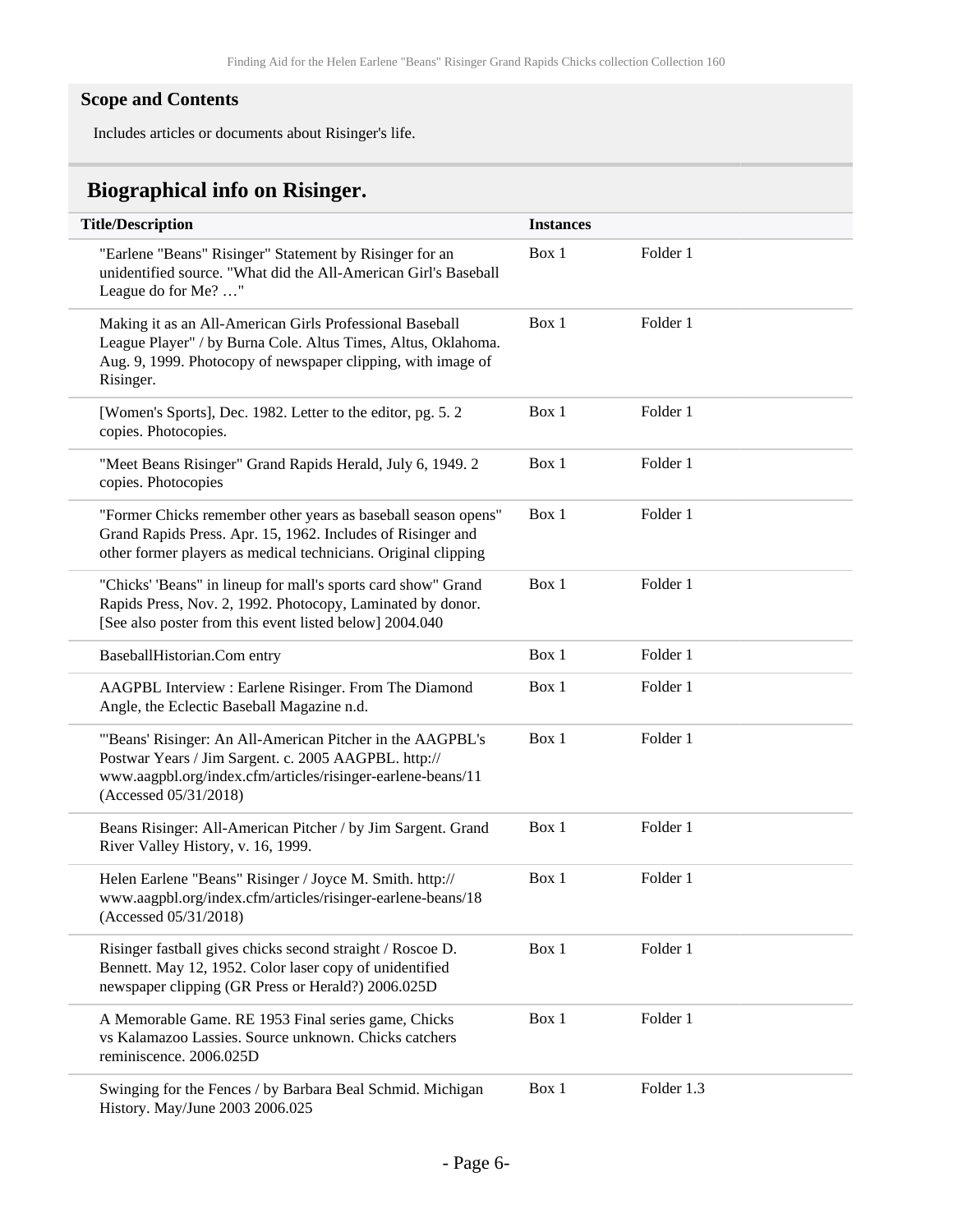<span id="page-6-0"></span>

| <b>Title/Description</b>                                                                                                              | <b>Instances</b> |            |  |
|---------------------------------------------------------------------------------------------------------------------------------------|------------------|------------|--|
| Letter to Women's Sports, Oct. 1, 1982. From Beans Risinger<br>and Marilyn Jenkins. RE: David Young's article "Season in the<br>Sun." | Box 1            | Folder 1.5 |  |
| Helen Earlene "Beans" Risinger Obituary. Grand Rapids<br>Press, July 31, 2008. Includes photos. D6 Obituary article / B6<br>Obituary  | Box 1            | Folder 1.2 |  |

## <span id="page-6-1"></span>**Series II. Ephemera**

#### **Scope and Contents**

Includes baseball cards, play programs, flyers, and other miscellaneous advertising or information articles, as available.

#### <span id="page-6-2"></span>**Baseball Cards, 1943-1954.**

| <b>Title/Description</b>                                                                                                                                              | <b>Instances</b> |          |
|-----------------------------------------------------------------------------------------------------------------------------------------------------------------------|------------------|----------|
| Orange packet (20)                                                                                                                                                    | Box 1            | Folder 2 |
| Green packet (18)                                                                                                                                                     | Box 1            | Folder 2 |
| Blue packet $(20 + 2 \text{ photocopied sheets})$                                                                                                                     | Box 1            | Folder 2 |
| Flyer. AAGBL Cards. Sharon Roepke & Daniel Barber, ca.<br>1988. Also lists the publication "Diamond Gals", and is housed<br>in the same folder with that publication. | Box 1            | Folder 3 |

#### <span id="page-6-3"></span>**Programs**

| <b>Title/Description</b>                        | <b>Instances</b> |          |
|-------------------------------------------------|------------------|----------|
| Grand Rapids Chicks vs Ft. Wayne Daises.[1950?] | Box 2            | Folder 1 |
| 1951                                            | Box 2            | Folder 1 |

## <span id="page-6-4"></span>**1947 Abril 27 a' 4de Mayo. Gran Stadium de la Habana**

| <b>Title/Description</b>                                                                             | <b>Instances</b> |          |
|------------------------------------------------------------------------------------------------------|------------------|----------|
| Fort Wayne vs Grand Rapids                                                                           | Box 2            | Folder 2 |
| Muskegon vs Grand Rapids                                                                             | Box 2            | Folder 2 |
| All American Girls Professional Baseball League, 1943-1954.<br>Souvenir Program, Ft. Wayne, 1986 (2) | Box 2            | Folder 3 |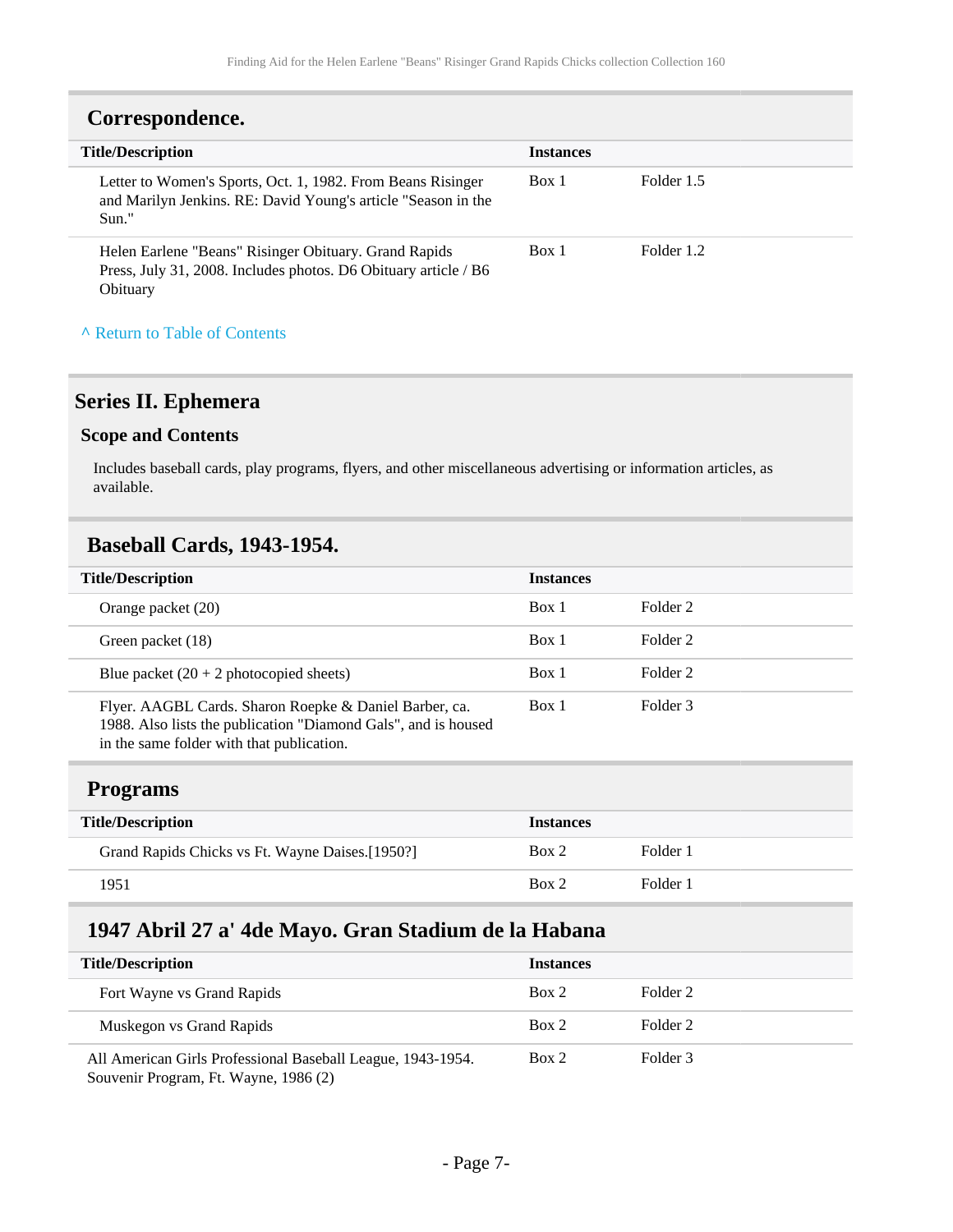| Women in sports Leadership Conference. Feb. 7-8, 1983, Sheraton<br>Lansing Hotel, Lansing, Michigan. + Folder, Empty. MHSAA.<br>Women in Sport Leadership. 2006.025D                                                                        | Box 2 | Folder 4            |
|---------------------------------------------------------------------------------------------------------------------------------------------------------------------------------------------------------------------------------------------|-------|---------------------|
| <b>Biographical / Historical</b>                                                                                                                                                                                                            |       |                     |
| Sponsored by the Michigan High School Athletic Assoc.<br>Special Guests for the WISL Reception on Feb. 7 were<br>members of the AAGBL.                                                                                                      |       |                     |
| Invitation. Reception for Earlene "Beans" Risinger, Hess,<br>Oklahoma. at the Oklahoma Sports Museum, Guthrie, April 21,<br>2002. 2006.025D                                                                                                 | Box 2 | Folder 5            |
| AAGPBL, Players Assoc. Dinner invitation, Sept. 9, 2001, Grand<br>Rapids Hilton. 2002.019B                                                                                                                                                  | Box 2 | Folder 5            |
| Pre-Game Script. Colorado Rockies. Pre-Game Script, Sept. 10,<br>1979. "Beans" (Community). 2006.025D                                                                                                                                       | Box 2 | Folder 5            |
| The Springfield Sallies. [Greeting card with image, including<br>Risinger, of the Springfield Sallies, n.d. Blank inside; historical<br>data on the back. All American Girls Professional Baseball<br>League #048. 2002.019                 | Box 6 | Folder <sub>2</sub> |
| Folder only. Empty. A-A. GPBL. America's Classic League.<br>All American Girls Professional Baseball League. Player's<br>Association, Inc. 2006.025D                                                                                        | Box 2 | Folder 6            |
| <b>General</b>                                                                                                                                                                                                                              |       |                     |
| Bean's name written inside cover. Image of unidentified<br>player on the back.                                                                                                                                                              |       |                     |
| True Major Leaguers: the All American Girls Professional<br>Baseball League : an exhibit from the AAGPBL Collection, The<br>Northern Indiana Historical Society. Leighton Gallery, South<br>Bend, In. Aug. 5, 1993-Jan. 16, 1994. 2006.025D | Box 2 | Folder <sub>7</sub> |
| Leagues of Their Own : a Michigan "Summer of Sports"<br>Exhibition, Van Andel Museum Center, Feb. 1-Sept. 1, 2003.<br>Flyer. 2006.025                                                                                                       | Box 2 | Folder <sub>7</sub> |
| <b>Biographical / Historical</b>                                                                                                                                                                                                            |       |                     |
| Bean participated in the Aug. 9, 2003 event "Tales from the<br>Dugout: the Women of the all-American Girls Professional<br>Baseball League" listed in this program.                                                                         |       |                     |
| Earlene Risinger. Baseball Card. 2003.003b                                                                                                                                                                                                  | Box 2 | Folder 21           |
| A Return to Table of Contents                                                                                                                                                                                                               |       |                     |

## <span id="page-7-0"></span>**Series III. Publications**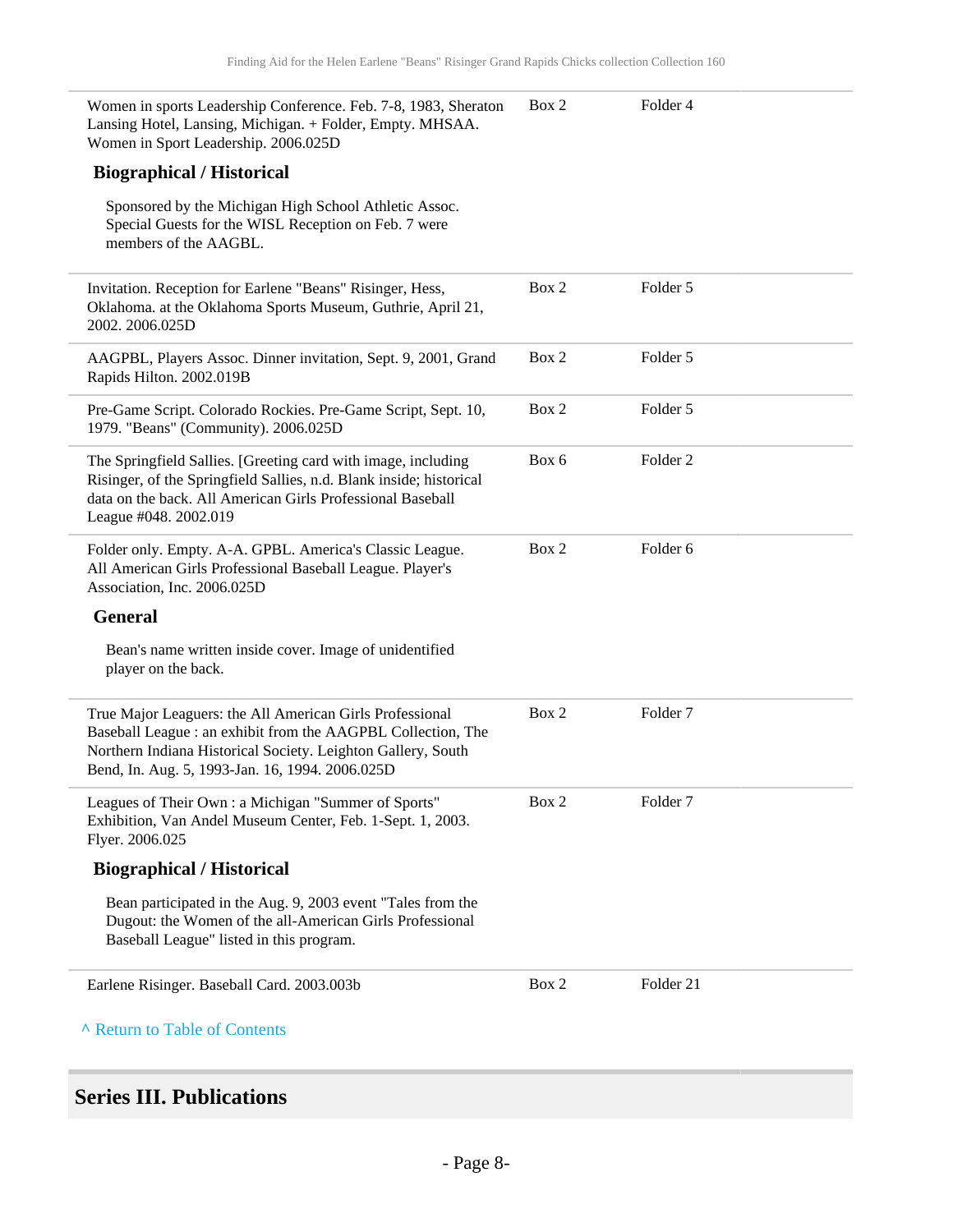#### **Scope and Contents**

Includes booklets, magazines articles and newspaper clippings related to the team, the league in general or other league players. These publications are both national and local in scope. While the local news clippings include articles contemporary to the active era of the league, most of the other publications are from the 1980 to the present, documenting the history of the league. For articles specific to Beans Risinger, see Series I.

#### <span id="page-8-0"></span>**Books**

<span id="page-8-2"></span><span id="page-8-1"></span>

| <b>Title/Description</b>                                                                                                                                                                                                                                             | <b>Instances</b> |                     |
|----------------------------------------------------------------------------------------------------------------------------------------------------------------------------------------------------------------------------------------------------------------------|------------------|---------------------|
| Don't Die on Third / by Rosemary Stevenson, with W.C.<br>Madden. Monticello, In. : Madden Enterprises, 2006.                                                                                                                                                         | Box 2            | Folder 19           |
| <b>Biographical / Historical</b>                                                                                                                                                                                                                                     |                  |                     |
| Inscribed to Risinger by Stevenson, who played for the<br>Grand Rapids Chicks in 1954.                                                                                                                                                                               |                  |                     |
| Minor League Baseball Towns of Michigan, Adrian to<br>Ypsilanti : the teams & the ballparks of the Wolverine State<br>from the 1880s to the present / by Marc Okkonen. Thunderbay<br>Press; Grand Rapids: Dickinson Press, printers, 1997. Pg. 58 =<br>Grand Rapids. | Box 2            | Folder 15           |
| <b>Booklets</b>                                                                                                                                                                                                                                                      |                  |                     |
| <b>Title/Description</b>                                                                                                                                                                                                                                             | <b>Instances</b> |                     |
| Diamond Gals : the story of the All American Girls Professional<br>Baseball League / by Sharon L. Roepke. C. 1986 by AAGBL<br>Cards, 2nd ed. 1988.                                                                                                                   | Box 1            | Folder <sub>3</sub> |
| <b>Periodical &amp; Web articles</b>                                                                                                                                                                                                                                 |                  |                     |
| <b>Title/Description</b>                                                                                                                                                                                                                                             | <b>Instances</b> |                     |
| Life Magazine, June 4, 1945. v. 18, no, 23. Sports. Girls'<br>Baseball : a feminine Midwest league opens its third<br>prefessional season, pg. 63-66.                                                                                                                | $Box$ 3          |                     |
| <b>General</b>                                                                                                                                                                                                                                                       |                  |                     |
| Includes an image of all of the players of the league for<br>the year on pgs. 64-65. Lots of signed advertising art in<br>this issues as well. No other GR association is apparent.                                                                                  |                  |                     |
| Women's Sports, Oct. 1982. pg. 48+ "Season in the Sun" / by<br>David Young.                                                                                                                                                                                          | Box 2            | Folder <sub>8</sub> |
| People, Aug. 17, 1987. pg. 77+ "This Mother Could Hit" / by<br>Helen St. Aubin as told to Todd gold.                                                                                                                                                                 | Box 2            | Folder 9            |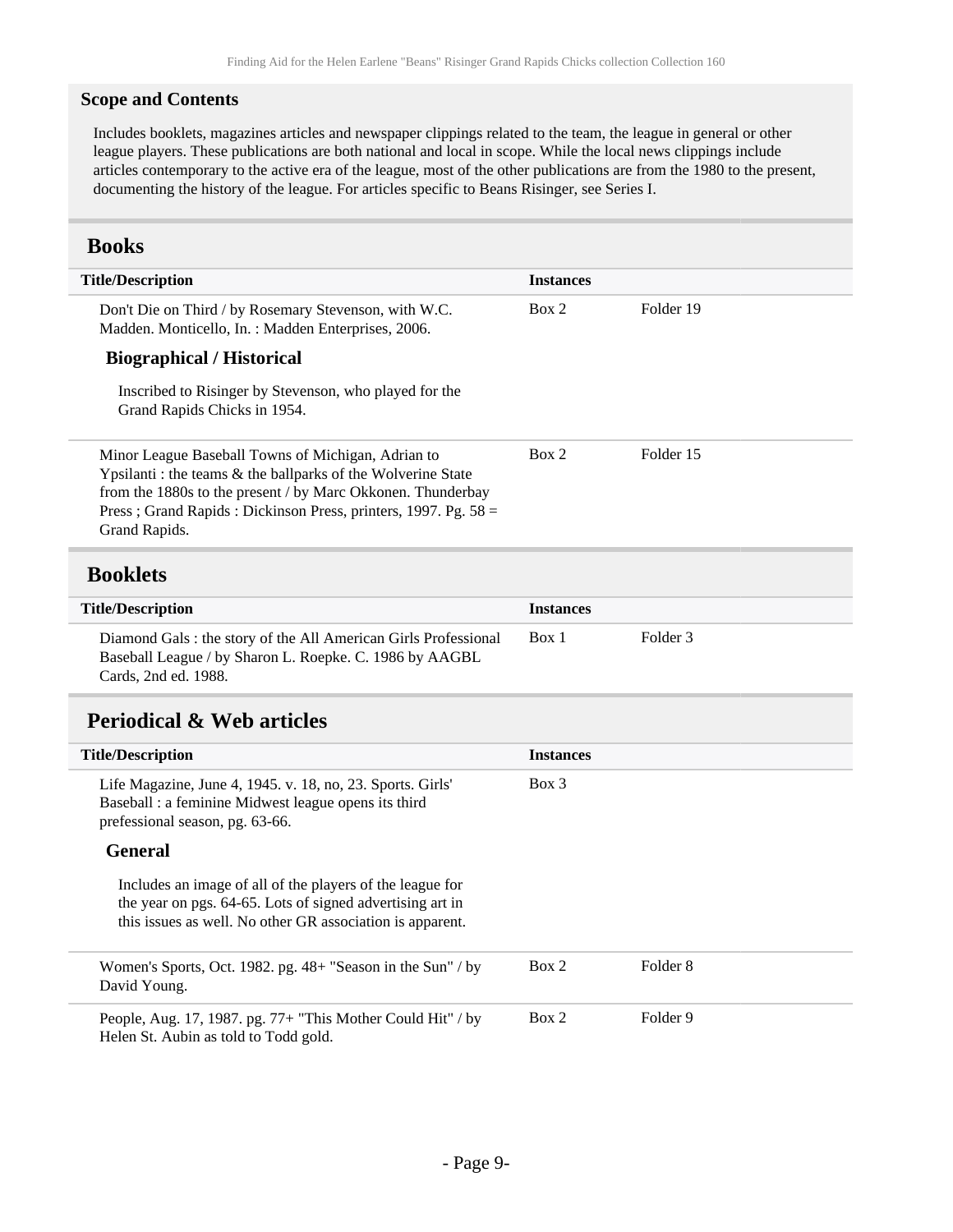#### **General**

Article on former AAGBL player who's son is pro baseball star

| Glamour, May 1989, pg. 99 "Women right now: Women who<br>play hardball"                                                                                        | Box 2 | Folder 10 |
|----------------------------------------------------------------------------------------------------------------------------------------------------------------|-------|-----------|
| Smithsonian v., 20, no. 4, July 1989. pg. 88+ "When the<br>diamond was a girl's best friend" / by Jack Fincher. (2 copies)                                     | Box 2 | Folder 11 |
| St. Joseph Valley Record / Northern Indiana Historical Society.<br>v. 5, no. 1, Summer 1993. The South Bend Blue Sox.                                          | Box 2 | Folder 12 |
| Museum (Public Museum of Grand Rapids) Summer 1994. The<br>Girls of Summer. p. 8-11. 2006.025B                                                                 | Box 2 | Folder 13 |
| "In a League of Her Own" / David Spaner. The Jerusalem<br>Report. Nov. 14, 1996. pg. 31                                                                        | Box 2 | Folder 14 |
| Jean Faut : South Bend's All-American All-Start Pitcher" / Jim<br>Sargent. Apr. 4, 1998. From the All-American Girls Professional<br>Baseball League, Website. | Box 2 | Folder 16 |
| General                                                                                                                                                        |       |           |

Original website no longer available: http:// www.dlcwest.com/~smudge/jeanfaut.html

## <span id="page-9-0"></span>**Periodical & Web articles**

<span id="page-9-1"></span>Ī

| <b>Title/Description</b>                                                                                                                   | <b>Instances</b> |           |
|--------------------------------------------------------------------------------------------------------------------------------------------|------------------|-----------|
| Doris Sams / Jim Sargent. Webpages. All American Girls<br>Professional Baseball League, 1943-1954. May 19, 1998 print.                     | Box 2            | Folder 17 |
| <b>General</b>                                                                                                                             |                  |           |
| Original website no longer available: http://<br>www.dlcwest.com/~smudge/dorisams.html.                                                    |                  |           |
| Memories and Dreams, v. 25, no. 4, Fall 2003. pg. 9+ "All-<br>American Girls Claim Their Place in History" / Sue Macy<br>2004.040 6/4/2004 | Box 2            | Folder 18 |
| <b>Clippings</b> [oversized]                                                                                                               |                  |           |
| <b>Title/Description</b>                                                                                                                   | <b>Instances</b> |           |
| Newspaper articles, 1945-1991. Photocopies.                                                                                                | Box 6            | Folder 1  |
| Guthrie News Leader, Guthrie, Oklahoma. Apr. 16, 2000. (3) Re<br>Bean's visit there. See also invitation at 160-2-5                        | Box 2            | Folder 20 |
| Oklahoma Almanac, 2005/2006. Entry for Helen Earlene<br>Risinger "State of Champions". pg. 13. Color laser photocopy.<br>2006.025          | Box 1            | Folder 1  |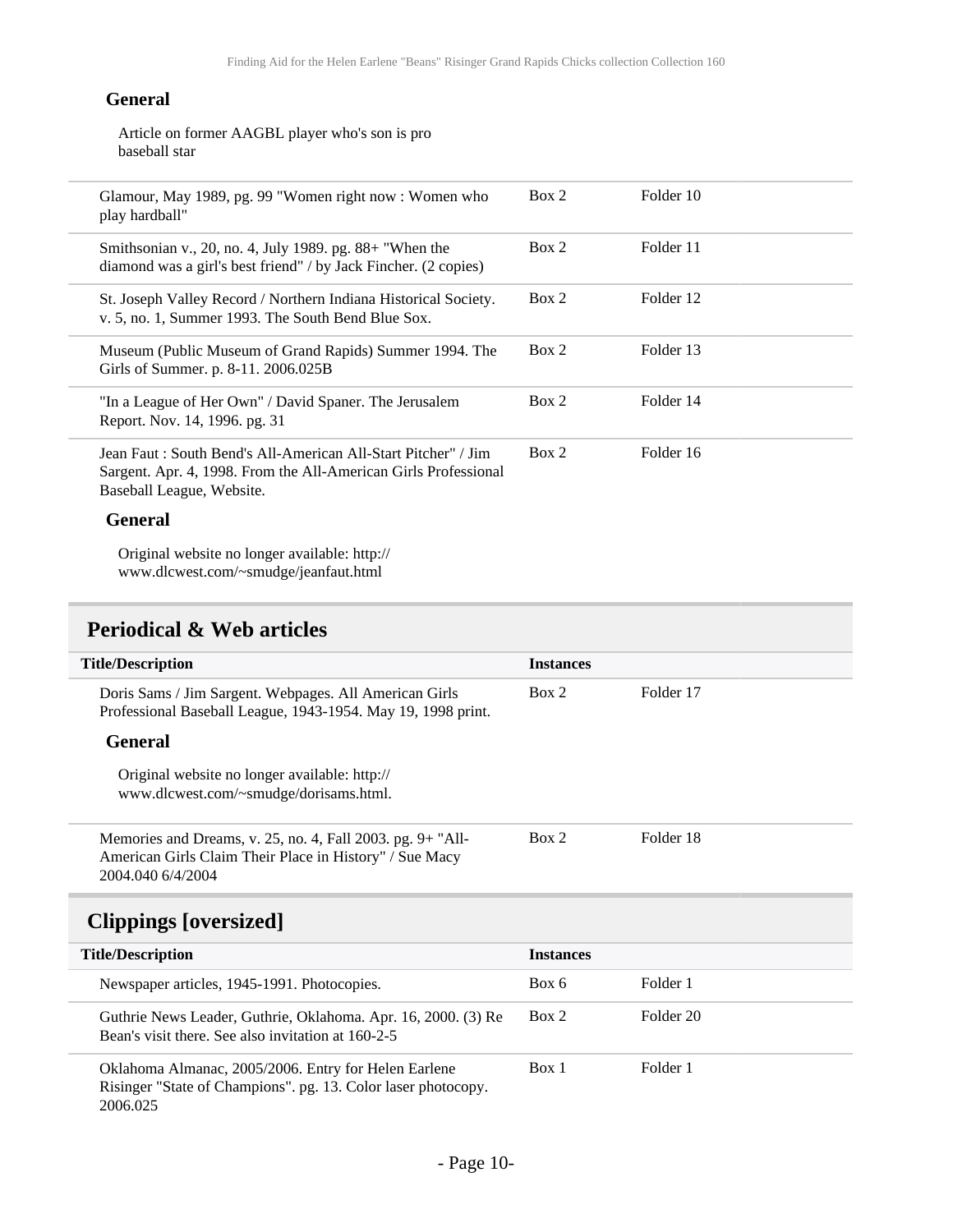<span id="page-10-0"></span>

| <b>Newspaper sections/clippings.</b>                                                                                                                                                                           |                   |
|----------------------------------------------------------------------------------------------------------------------------------------------------------------------------------------------------------------|-------------------|
| <b>Title/Description</b>                                                                                                                                                                                       | <b>Instances</b>  |
| 1. Remember the Grand Rapids Chicks? 1945-1954. "Those<br>Were the Days" column by Gordon Harrington. In the<br>Interpreter, July 29, 1971, pg. 7. Section w pg. 7-14 presented.<br>2006.025D.                 | Drawer<br>FF.XV.B |
| 2. Apr. 15, 1962. Grand Rapids Press. Former Chicks remember<br>other years as baseball season opens / Eleanor Pettersch. [Dup.?]<br>2006.025D                                                                 | Drawer<br>FF.XV.B |
| 3. July 9, 1982. Grand Rapids Press. "Calling all Chicks" / By<br>Bob Becker. First-Ever Reunion Hatches Priceless Baseball<br>Memories. 2006.025D.                                                            | Drawer<br>FF.XV.B |
| 4. June 17, 2001. "Chicks rule as first team in GR Sports Hall<br>of Fame." Grand Rapids Press. Sports Section. + Laminated<br>clipping of same. 2006.025D.                                                    | Drawer<br>FF.XV.B |
| 5. March 17, 2002. GR Press, Flair Section. Who's Who among<br>area Women: suffragist fought for rights until the day she died /<br>by Kathy Rush. 2006.025D.                                                  | Drawer<br>FF.XV.B |
| <b>General</b>                                                                                                                                                                                                 |                   |
| RE Emily Burton Ketcham. Also features Beans & Nancy<br>Mulnix. See images of these two on page J2.                                                                                                            |                   |
| 6. July 28, 2005. Grand Rapids Press. Chicks gather at museum<br>to honor former player / by Dean Holzwarth. 2006.025D.                                                                                        | Drawer<br>FF.XV.B |
| <b>General</b>                                                                                                                                                                                                 |                   |
| Includes the same image used in June 17, 2001 article<br>above.                                                                                                                                                |                   |
| 7. Kalamazoo Gazette, Aug. 24, 2004. "TODAY" section. " A<br>Reunion of the own : former pro women baseball players gather<br>here to commemorate 50th anniversary" / by Martin Heinritz.<br>2006.025D.        | Drawer<br>FF.XV.B |
| 8. The News Sentinel, Fort Wayne, In. Section F. June 26, 1992.<br>Tear sheet. "They're back at the Plate" & "Despite the sports<br>cliches, 'League' is a solid hit. "League of Their Own" era.<br>2006.025D. | Drawer<br>FF.XV.B |
| <b>General</b>                                                                                                                                                                                                 |                   |
| Includes a cameo picture of Beans, and $4$ others $+$ also<br>front page of the newspaper provided, no other Chicks<br>info.                                                                                   |                   |
| 9. South Bend Tribune. Aug. 7, 1993. Metro Edition. "Baseball<br>stars come out for a night of their own" / by Kathy Borlik.<br>2006.025D.                                                                     | Drawer<br>FF.XV.B |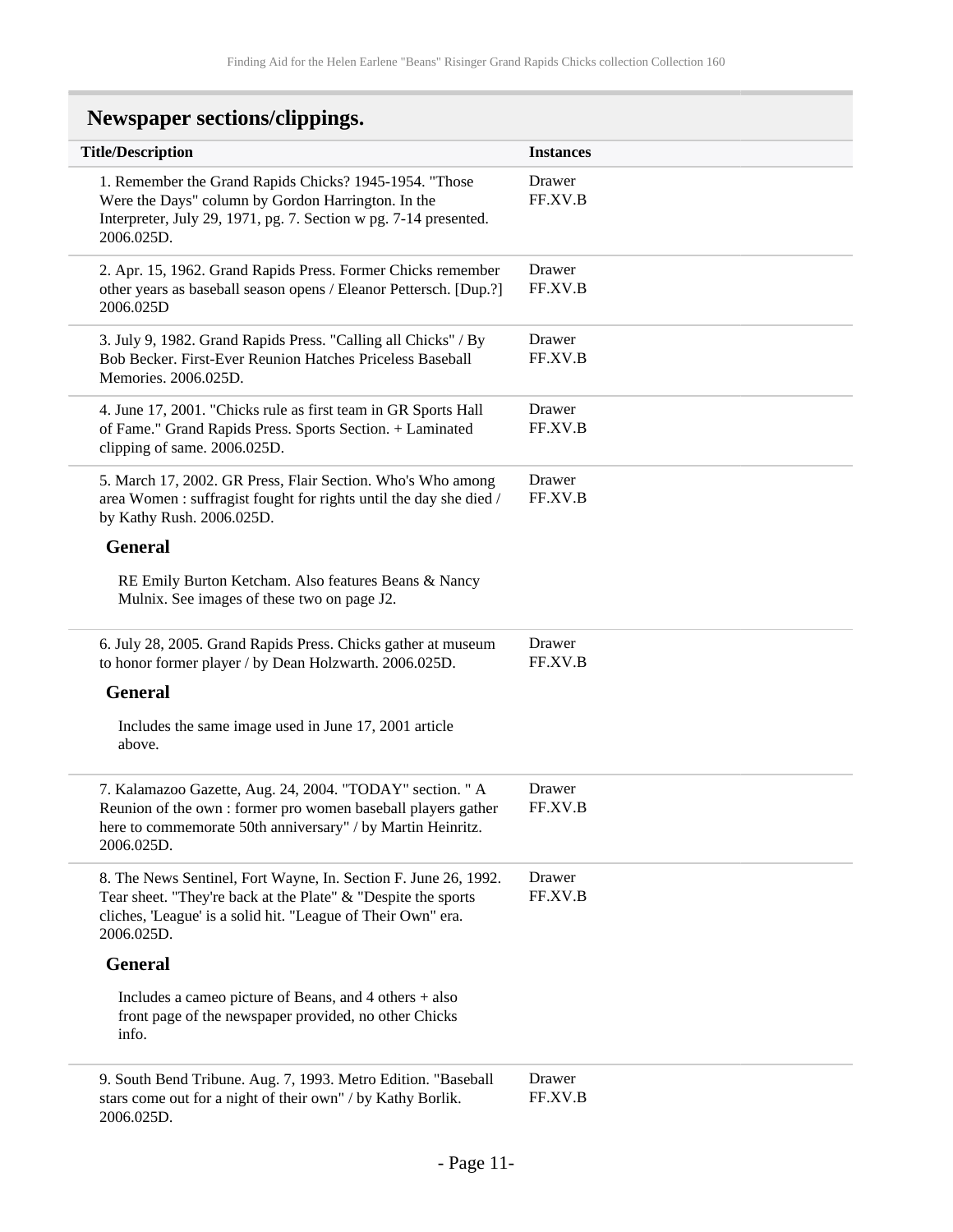#### **General**

RE the AAGPBL. 50th Anniversary celebration. Front page & A2.

#### **^** [Return to Table of Contents](#page-1-0)

#### <span id="page-11-0"></span>**Series IV. Series Scrapbooks**

#### **Scope and Contents**

Three scrapbooks document the years 1950-1952.

| <b>Title/Description</b>   | <b>Instances</b> |
|----------------------------|------------------|
| Scrapbook 1, 2, 1950-1951. | Box 4            |
| Scrapbook 3, 1952.         | Box 5            |

**^** [Return to Table of Contents](#page-1-0)

#### <span id="page-11-1"></span>**Series V. Photographs.**

#### **Scope and Contents**

Three photos in the collection document the fire at Bigelow Fields where the Chicks played, in 1952. Images of the coach and a couple of team photos are included.

#### <span id="page-11-2"></span>**Bigelow Field fire. 1952. Grand Rapids Press Library photos. (3)**

<span id="page-11-3"></span>

| <b>Title/Description</b>                                                                                                  | <b>Instances</b> |          |
|---------------------------------------------------------------------------------------------------------------------------|------------------|----------|
| 1. Woody, Ziegler, Inez Voyce Looking at charred remains                                                                  | Box 6            | Folder 3 |
| 2. Fire ablaze with 2 firemen                                                                                             | Box 6            | Folder 3 |
| 3. Fire ablaze with little remaining.                                                                                     | Box 6            | Folder 3 |
| Night game at Bigelow Field. n.d.                                                                                         |                  |          |
| <b>Title/Description</b>                                                                                                  | <b>Instances</b> |          |
| Enlarged digital image, annotated with signatures of three<br>players, including "Beans" Risinger's. 2006.025. Oversized. | $Box$ 3          |          |
| John Rawlings photos. [1952] (2)                                                                                          |                  |          |

<span id="page-11-4"></span>

| <b>Title/Description</b>                                                       | <i><u><b>Instances</b></u></i> |          |  |
|--------------------------------------------------------------------------------|--------------------------------|----------|--|
| 1. Robinson Studio photo. Rawlings standing with group seated<br>on bleachers. | Box 6                          | Folder 4 |  |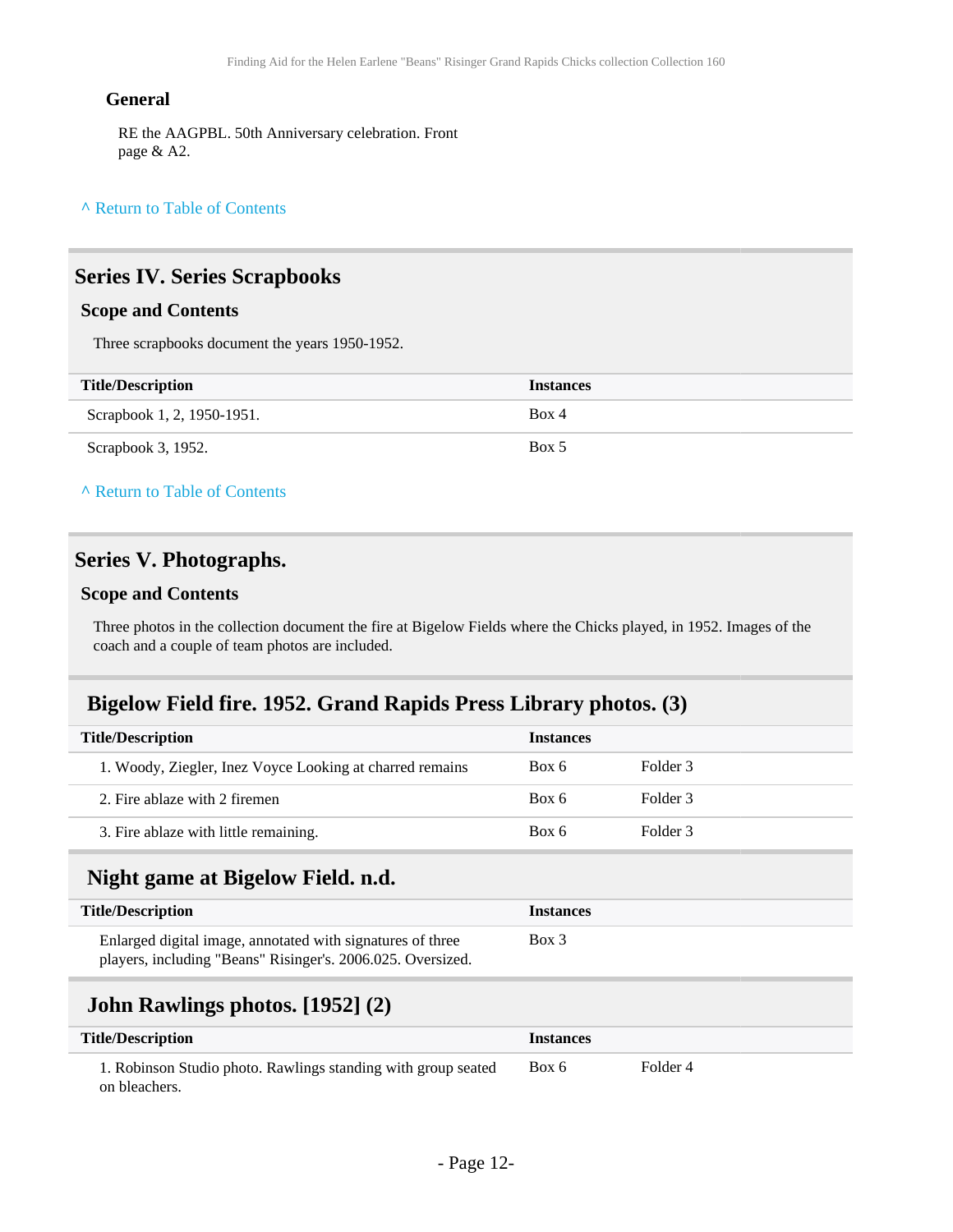2. Spielmacher photo. Rawlings in uniform, with crowd and unidentified man throwing out the ball.

Box 6 Folder 4

## <span id="page-12-0"></span>**Robinson Studio Photographs, n.d. 1999.032**

| <b>Title/Description</b>                                                                                                                         | <b>Instances</b> |                     |
|--------------------------------------------------------------------------------------------------------------------------------------------------|------------------|---------------------|
| 1. Twila Shively, Pat Keagle, Philomena Francisco.                                                                                               | Box 6            | Folder 5            |
| 2. Teeney Petras in uniform                                                                                                                      | Box 6            | Folder 5            |
| 3. Team photo with group seated on steps at unidentified<br>location                                                                             | Box 6            | Folder 5            |
| 4. Betty Wicken                                                                                                                                  | Box 6            | Folder 5            |
| 5. Connie Wisniewsk                                                                                                                              | Box 6            | Folder 5            |
| 6. YoYo Liellet                                                                                                                                  | Box 6            | Folder 5            |
| 7. Mid Earp                                                                                                                                      | Box 6            | Folder 5            |
| 8. Audry Haines                                                                                                                                  | Box 6            | Folder 5            |
| 9. Thelma Granbo                                                                                                                                 | Box 6            | Folder 5            |
| 10. Doris ?                                                                                                                                      | Box 6            | Folder 5            |
| 11. Elsio Wingrove                                                                                                                               | Box 6            | Folder 5            |
| 12. Twila Shively                                                                                                                                | Box 6            | Folder 5            |
| 13. Teeny Petras                                                                                                                                 | Box 6            | Folder 5            |
| 14. John Rawlings                                                                                                                                | Box 6            | Folder 5            |
| 15. Ruth Lessing                                                                                                                                 | Box 6            | Folder 5            |
| 16. Pat Keagle                                                                                                                                   | Box 6            | Folder 5            |
| 17. Alma Zegeer                                                                                                                                  | Box 6            | Folder 5            |
| 18. Alice Haylett                                                                                                                                | Box 6            | Folder 5            |
| 19. Vera Whitman                                                                                                                                 | Box 6            | Folder 5            |
| 20. Philomena Francisco                                                                                                                          | Box 6            | Folder 5            |
| Aug. 26, 2000. AAGBPL Milwaukee Reunion. Bird's eye view of<br>players standing in a "V" shape, on the field. 2 color laser copies.<br>2001.054A | Box 6            | Folder 6            |
| Sculpture, Dedicated to the AAGPBL, May 15, 2006, at<br>Cooperstown, N.Y. Baseball Hall of Fame. (1 color snapshot)<br>May 26, 2006 "Frame 12".  | Box 6            | Folder <sub>8</sub> |

## <span id="page-12-1"></span>**Unidentified B/W team group photo, perhaps of Grand Rapids Chicks. AAGPBL 2001.054B**

**Title/Description Instances**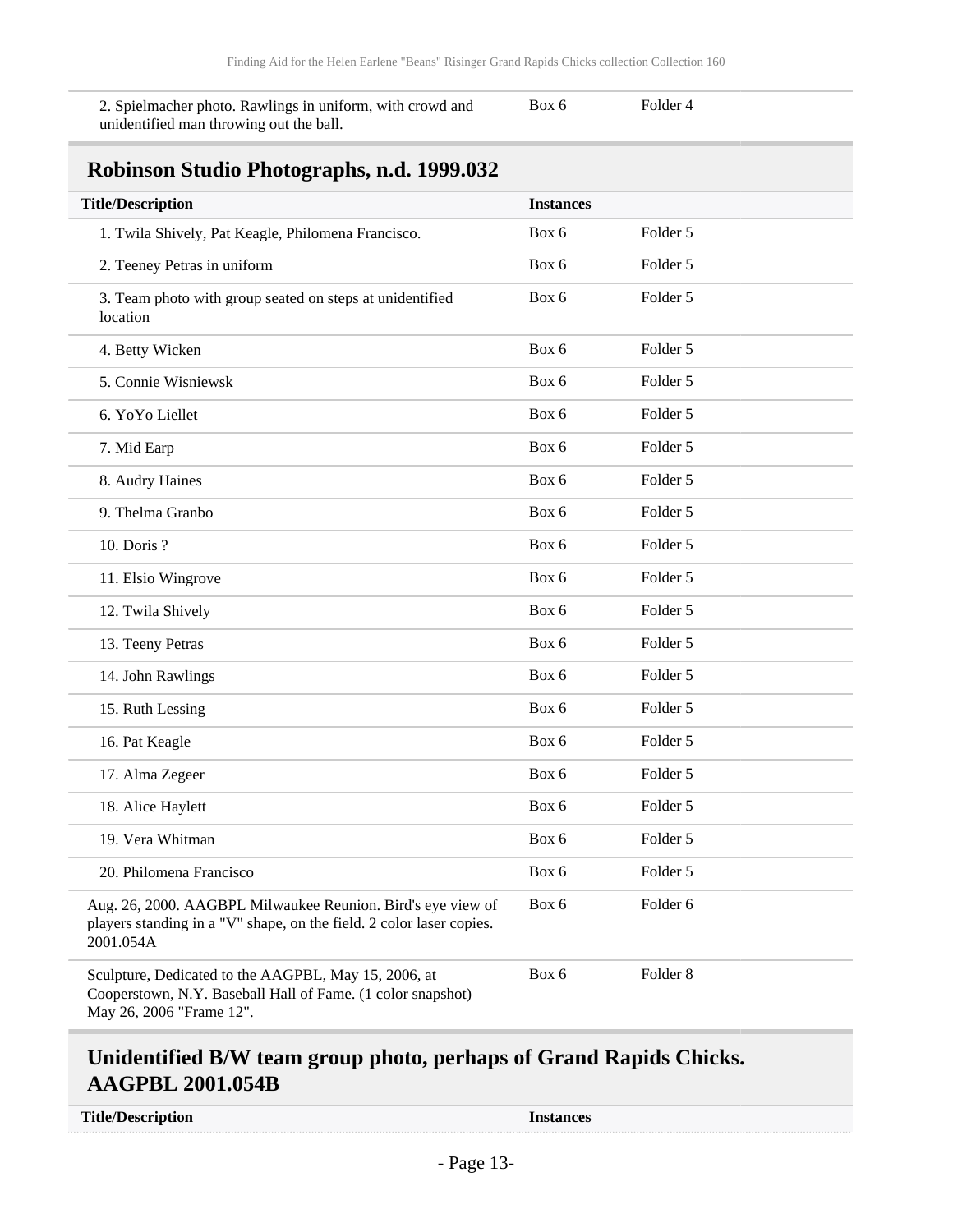| Box 6 | Folder <sub>7</sub> |
|-------|---------------------|
| Box 6 | Folder <sub>7</sub> |
| Box 6 | Folder <sub>7</sub> |
| Box 6 | Folder <sub>7</sub> |
| Box 6 | Folder <sub>7</sub> |
| Box 6 | Folder <sub>7</sub> |
| Box 6 | Folder <sub>7</sub> |
| Box 6 | Folder 7            |
|       |                     |

#### **^** [Return to Table of Contents](#page-1-0)

#### <span id="page-13-0"></span>**Series VI. Posters.**

#### **Scope and Contents**

Two posters are included, both from 1992, related to promotional activities, and/or from Risinger's work related to the "League of Their Own" movie.

| <b>Title/Description</b>                                                                                             | <b>Instances</b>  |
|----------------------------------------------------------------------------------------------------------------------|-------------------|
| Nov. 7, 1992. Mall promo poster, with image of Bean's as a GR<br>Chick pitcher. 2004.040.                            | Drawer<br>FF.XV.B |
| Collage Poster created by Mary Smitter, and given as a<br>rememberance to her friend Beans Risinger, 1992. 2005.085. | Drawer<br>FF.XV.B |
| General                                                                                                              |                   |
| Itams document Reep's perticipation in events surrounding                                                            |                   |

Items document Bean's participation in events surrounding the movie "A League of Their Own". Includes a movie poster, and newspaper clippings showing the stars, including one with Beans standing next to Madonna.

#### **^** [Return to Table of Contents](#page-1-0)

#### <span id="page-13-1"></span>**Series VII. Realia**

#### **Scope and Contents**

A 1953 wall trophy is included in this collection. While the Archives does not collect Museum objects, small real objects are sometimes include in support of the other collection materials, and for possible exhibit purposes.

| <b>Title/Description</b>    | <b>Instances</b> |
|-----------------------------|------------------|
| Wall trophy, 1953. 1990.030 | Box 3            |